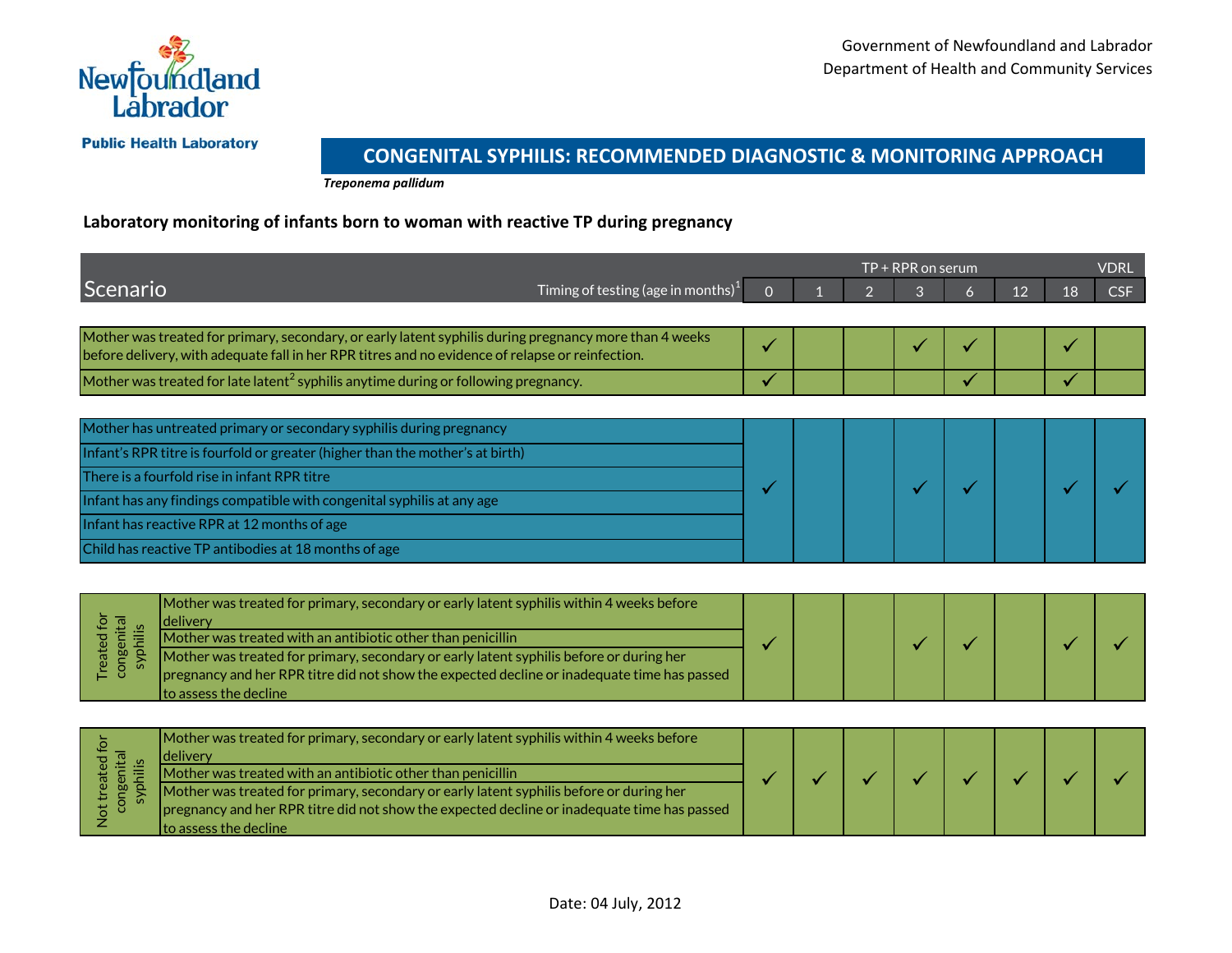

|                                                           |                                                                                                                                                                                                                                                                                                                                                                                                                                   | $TP + \overline{RPR}$ on serum |  |  |  |   |    |    |     |
|-----------------------------------------------------------|-----------------------------------------------------------------------------------------------------------------------------------------------------------------------------------------------------------------------------------------------------------------------------------------------------------------------------------------------------------------------------------------------------------------------------------|--------------------------------|--|--|--|---|----|----|-----|
| Scenario                                                  | Timing of testing (age in months) $^1$                                                                                                                                                                                                                                                                                                                                                                                            |                                |  |  |  | 6 | 12 | 18 | CSF |
|                                                           |                                                                                                                                                                                                                                                                                                                                                                                                                                   |                                |  |  |  |   |    |    |     |
| Treated for<br>congenital<br>syphilis                     | Mother was treated for primary, secondary or early latent syphilis before pregnancy, but there<br>are doubts about the adequacy of therapy or the possibility of reinfection<br>Mother was treated for primary, secondary or early latent syphilis during pregnancy and her<br>follow-up RPR was not obtained<br>Mother was treated for any type of syphilis during pregnancy but long-term infant follow-up<br>cannot be assured |                                |  |  |  |   |    |    |     |
| congenital<br>syphilis<br>treated<br>$\overline{5}$<br>Ż. | Mother was treated for primary, secondary or early latent syphilis before pregnancy, but there<br>are doubts about the adequacy of therapy or the possibility of reinfection<br>Mother was treated for primary, secondary or early latent syphilis during pregnancy and her<br>follow-up RPR was not obtained<br>Mother was treated for any type of syphilis during pregnancy but long-term infant follow-up<br>cannot be assured |                                |  |  |  |   |    |    |     |

 $^{\rm 1}$ Follow-up should be performed at comparable intervals if the problem is recognized several months later

 $^2$ Late latent syphilis implies the mother was infected > 1 year before pregnancy. If there is any doubt about the stage of the maternal infection, it should be assumed she may have infectious syphilis (primary, secondary or early latent), which leads to more aggressive infant follow-up.

TP = TP antibodies (syphilis serology) RPR = Rapid Plasma Reagen VDRL = Venereal disease research laboratory test CSF = cerebrospinal fluid

## **References**

1 Robinson, J, R, and the Infectious Diseases and Immunization Committee, Canadian Pediatric Society. Congenital syphilis: No longer just of historic interest. Paediatr Child Health 2009,14(6):1-5.